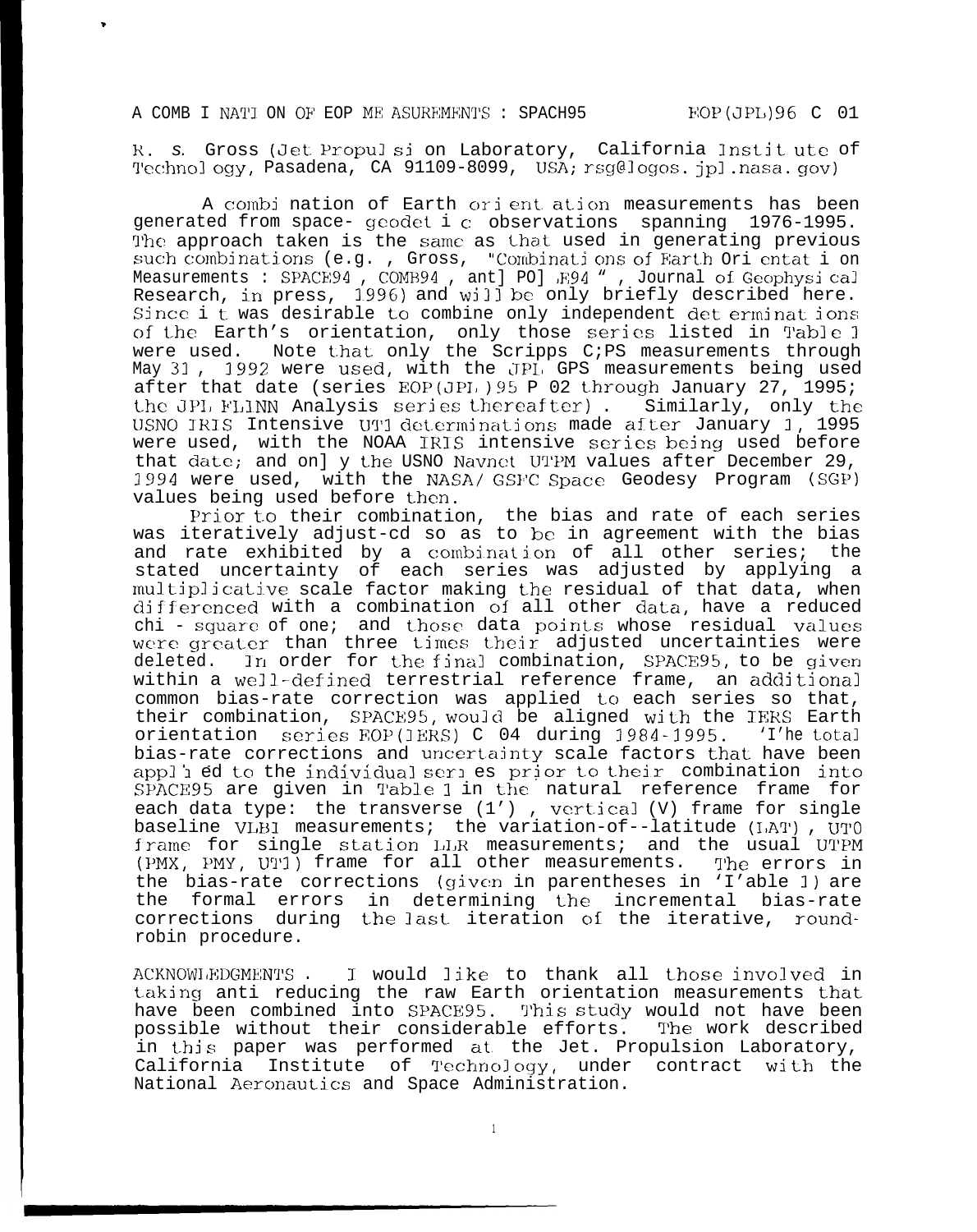| ADJ USTMENTS 1'0 I DATA SETS PRI OR TO COMBI NAT I ON<br>таві в 1. |  |  |  |  |  |  |  |  |  |  |  |
|--------------------------------------------------------------------|--|--|--|--|--|--|--|--|--|--|--|
|--------------------------------------------------------------------|--|--|--|--|--|--|--|--|--|--|--|

 $\frac{1}{\sqrt{2}}\left(\frac{1}{\sqrt{2}}\right)^{2}=\frac{1}{2}\left(\frac{1}{\sqrt{2}}\right)^{2}$ 

| I MTA SET<br>NAMF:                                                    |                     | BI AS<br>(ma s)                               |                                                            |                                                                          | RATE<br>(max/yr)                                 | UNCERTAI NTY<br>SCAI F FACTOR                                                                                  |                            |                                                      |                    |  |  |
|-----------------------------------------------------------------------|---------------------|-----------------------------------------------|------------------------------------------------------------|--------------------------------------------------------------------------|--------------------------------------------------|----------------------------------------------------------------------------------------------------------------|----------------------------|------------------------------------------------------|--------------------|--|--|
| LLR (J Pi, ; 18 JAN96)<br>McDonal d Cl ust er<br>CERGA<br>Hal eakal a |                     | $-0.206$<br>0.624<br>$-0.010$<br>(0.915       | VOI 1<br>UTO<br>(0.140)<br>$-0.055$<br>(0.068)<br>$-1.454$ | 0.134<br>(0.130)<br>(0.055)<br>(0. ") 45)                                | VOI.<br>$-0.568$<br>0.136<br>$-0.283$            | UTO<br>$-0.156$<br>$(0.043)$ $(0.036)$<br>$-0.0$ ) 2<br>$(0.032)$ $(0.021)$<br>$-0.170$<br>$(0.186)$ $(0.15")$ |                            | VOI UTO<br>1.630 1.154<br>1.788 1.423<br>1.549 1.692 |                    |  |  |
| DSN (VIBI ; JPL95R01)<br>CA- Spain Cluster<br>CA-Australia Cluster    |                     | 1'<br>(0.032)                                 | 0.178<br>0.323<br>$-0.046$<br>(0.027)                      | $\mathsf{V}$<br>0.053<br>(0.0'/4)<br>(0.071)                             | 1'<br>0.083<br>(0.015)<br>$-0.0 - 12$<br>(0.011) | V<br>0.059<br>(0.035)<br>$-0.050$<br>(0.031)                                                                   |                            | $\mathcal{L}$<br>1.354 1.094<br>1.371 1.098          | V                  |  |  |
| NASA<br>Westford-Ft. Davis<br>Westford-Mojave                         |                     | SGP (VLBI; GLB973f) T<br>11.357               | $(3.″/29)$ $(6.555)$<br>0.283<br>$(0.210)$ $(0.439)$       | V<br>0.576<br>0.791                                                      | ΤL<br>1.055<br>(0.376)<br>$-0.028$               | $\mathsf{V}$<br>$-0.090$<br>(0.657)<br>0.008                                                                   |                            | T.<br>0.904 0.870<br>2.326 0.954                     | V                  |  |  |
| NASA SGP(973f) PMX<br>$MulLi$ -<br>baseline                           | $-1.203$            | PMY<br>$-2.040$                               | UT 1<br>0.480                                              | <b>PMX</b><br>$-0.154$<br>$(0.015)$ $(0.013)(0.019)$ $(0.006)$ $(0.005)$ | PMY<br>$-0.0''/2$                                | UT1<br>$-0.121$<br>(0.007)                                                                                     | PMX                        | PMY<br>2.226 1.963 2.192                             | UT 1               |  |  |
| USNO (15FEB96) PMX<br>Nav]Ic't-                                       | $-0.153$            | PMY<br>1.190<br>$(0.016)$ $(0.012)$ $(0.019)$ | UT1<br>$-0.''/05$                                          | <b>PMX</b><br>0.193<br>0.009)                                            | PM Y<br>0.099<br>(0.007)                         | UT1<br>0.043<br>(0.010)                                                                                        | PMX                        | <b>FMY</b><br>2.012 1.602 1.783                      | UT1                |  |  |
| NOAA (31JAN95) PMX<br>$1RIS$ Jnten. $--$                              |                     | <b>PMY</b>                                    | U11<br>0.748<br>(0.022)                                    | <b>FMX</b>                                                               | PMY                                              | UT 1<br>$-0.072$<br>(0.006)                                                                                    | PMX<br>---                 | PMY<br>$---$                                         | UT1<br>0.933       |  |  |
| USNO (15FEB96)<br>IRIS Inten.                                         | PMX                 | <b>PMY</b><br>$---$                           | UT 1<br>$-0.898$<br>(0.113)                                | <b>PMX</b>                                                               | PMY                                              | נינט<br>0.156<br>(0.059)                                                                                       | PMX<br>$---$               | PMY<br>$---$                                         | UT1<br>1.840       |  |  |
| UTCSR (951.01)<br>LAGEOS SLR $-$ 0.010                                | PMX.                | <b>PMY</b><br>0.023<br>$(0.020)$ $(0.016)$    | UT1<br>$- - -$                                             | PMX<br>0.106                                                             | PMY<br>$-0.049$<br>$(0.006)$ $(0.005)$           | ניניט<br>$- - -$                                                                                               | PMX<br>0.849               | <b>PMY</b><br>0.743                                  | UT 1<br>$--\,$ $-$ |  |  |
| GPS (S1093P01) PMX<br>Scripps                                         | $-1.091$<br>(0.035) | PMY<br>$-1.516$<br>(0.039)                    | U11<br>$---$                                               | <b>PMX</b><br>$-0.027$                                                   | PMY<br>$-0.018$                                  | UT1<br>$---$                                                                                                   | <b>PMX</b><br>1.956        | PMY<br>1.903                                         | UT1<br>$--\,$ $-$  |  |  |
| GPS (JPL95P02) PMX<br>JPI.                                            | $-0.194$<br>(0.025) | <b>PMY</b><br>$-0.259$<br>(0.023)             | ניניט<br>$---$                                             | PMX<br>0.05'7<br>(0.021)                                                 | PMY<br>$-0.156$<br>(0.019)                       | $U$ <sup><math>T</math></sup> $1$<br>$---$                                                                     | PMX                        | PMY<br>3.25'72.800                                   | UT1<br>$--\,$      |  |  |
| $GPS (l-'I, INN)$<br>JPL,                                             | PMX<br>0.450        | PMY<br>0.219<br>$(0.035)$ $(0.016)$           | UT1<br>$- - - \,$                                          | <b>LNX</b><br>$-0.02'$ /                                                 | PMY<br>$-0.018$                                  | U11<br>$---$                                                                                                   | <b>PMX</b><br>12.273 3.542 | PM Y                                                 | UT 1<br>$---$      |  |  |

REFERENCE DATE FOR BIAS-RATE ADJUSTMENT IS 1993.0

 $\mathcal{A}_\mu$ 

 $\overline{2}$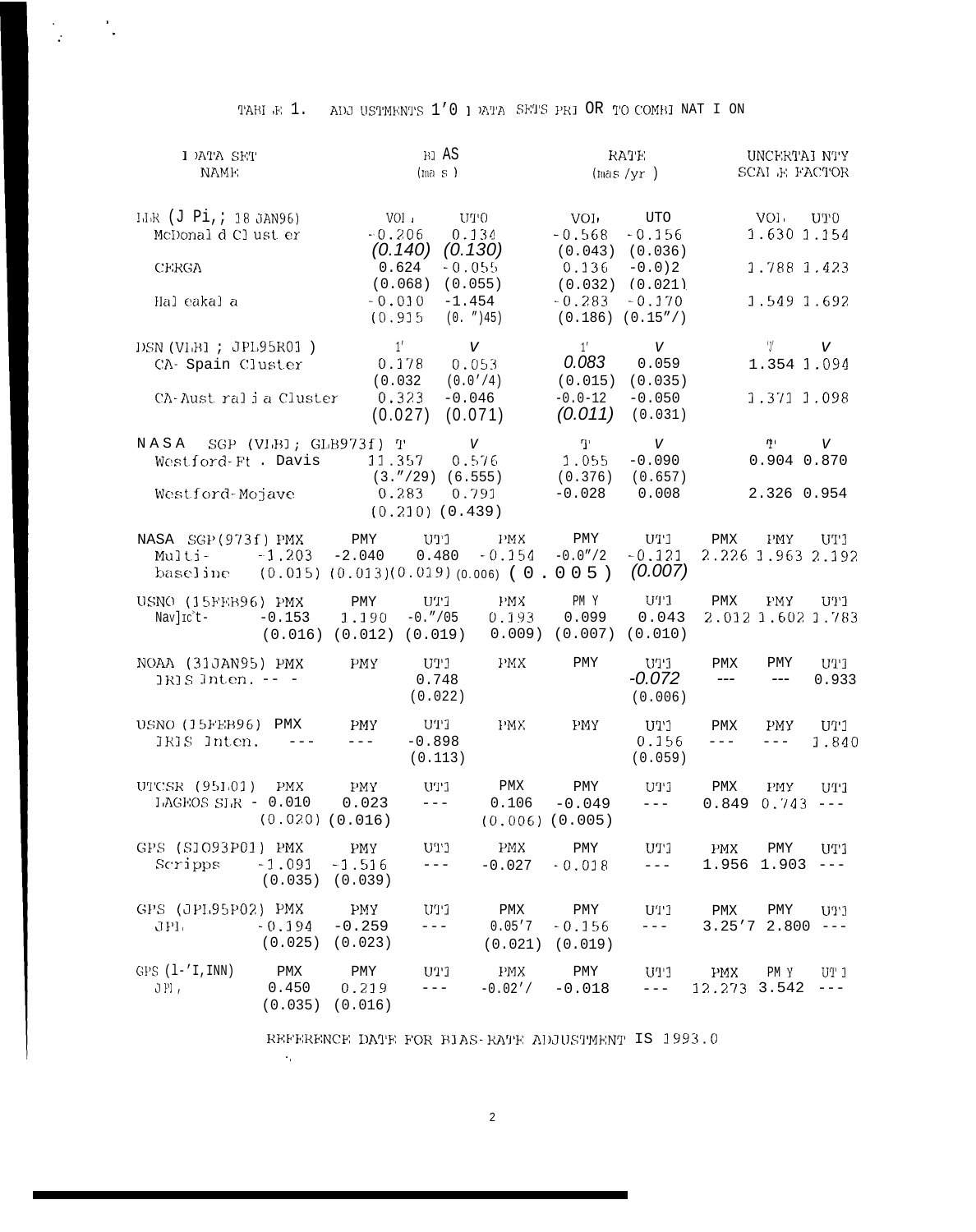## Technical description of solution JPL 96 C 01

Combined  $1 - \text{Technique:}$ 2 - Analysis Center:  $JPI.$ 3 - Software used: Kalman Earth Orientation Filter (KEOF) Oct 76 - Feb 96 at 1-day intervals 4 - Data span: 5 - Celestial ReferenceFrame: Not Applicable a - Nature: b - Definition of the orientation: 6 - Terrestrial Reference Frame: Not Applicable a - Relativity scale:  $b$  - Velocity of light:  $c$  - Geogravi tational constant:  $d$  - Permanent tidal correction:  $e$  - Definition of the origin: f - Definition of the orientation: q - Reference epoch: h- Tectonic plate model: i - Constraint for time evolution: 7 - Earth orientation: **EOP**(JPL) 96 C 01 a - A priori precession model : Not Applicable b - A priori nutation model: Not. Applicable c - Short-period tidal variations in x, y, UT1 : When necessary, diurnal and semidiurnal tidal variations have been removed from the individualEOP series prior to their Combination into EOP(JPL) 96 C 01. Diurnal and semidiurnal tidal terms have not been added back and are therefore not included in the values reported in FOP(JPI) 96 C 01. 8 - Estimated Parameters: a - Celestial Frame: b - Terrestrial Frame: c - Earth Orientation: PMX, PMY, UT1-UTC d.Others: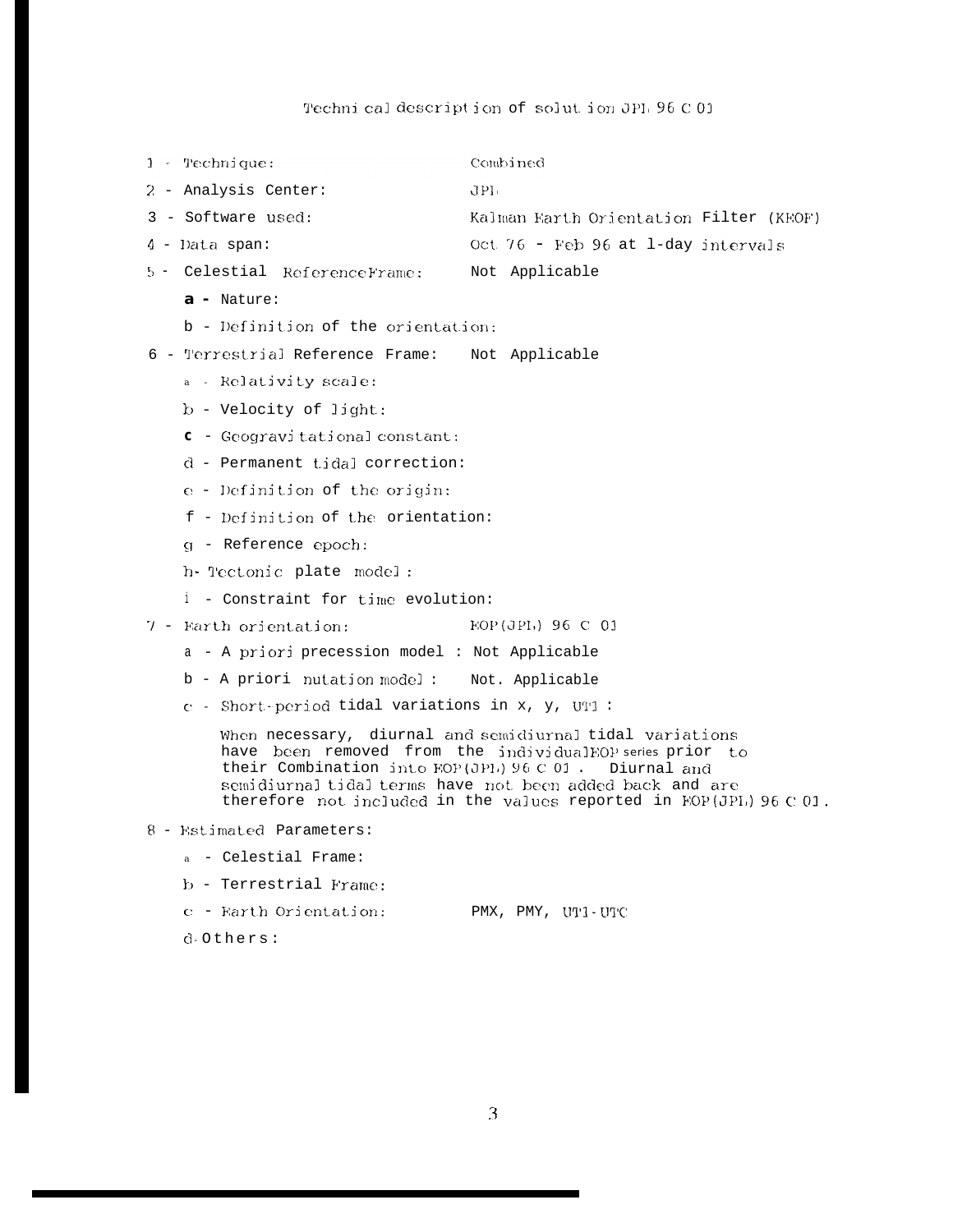|                     |                | JPL Kalman Earth Orientation Series: | SPACE95                   |                              |                            | $21 - FEB - 9616:22:37$ |                        |              | IERSSeriesDesignator:EOP(JPL)             |                      |             | 96           | $C$ 01   |              |
|---------------------|----------------|--------------------------------------|---------------------------|------------------------------|----------------------------|-------------------------|------------------------|--------------|-------------------------------------------|----------------------|-------------|--------------|----------|--------------|
| $MJ$ $D$            | <b>PMX</b>     | PMY                                  | UP1-UTC                   |                              | SIG X                      | SIG Y                   | SIG u                  |              |                                           | COR XY COR Xu COR YU |             |              |          |              |
|                     | (are sec)      | (arc see)                            | (sec)                     |                              | (arc sec)                  | (arc See)               | $(\sec)$               |              |                                           |                      |             |              |          |              |
| 43057.000           | 0.1903658      | 0.1385104                            | $-0.0700112$              | $\bf{0}$<br>$\mathbf{o}$     | 0.0050932                  | 0.0035591               | $0.00033 - 2$          | $\circ$      | $-0.0810$<br>0<br>$\bf{0}$                | 0.4450               | 0.3364      | $\bf{0}$     | 0        | $\bf{0}$     |
| 43058.000           | 0.1890051      | 0.1364069                            | $-0.0734918$              | $\mathbf{0}$<br>$\mathbf{0}$ | 0.0049780                  | 0.0034776               | 0.000?996              | $\Omega$     | $-0.0698$<br>$\mathbf{0}$<br>$\mathbf{0}$ | 0.5184               | 0.3040      | $\theta$     | $\bf{0}$ | $\Omega$     |
| 43059.000           | 0.18/5619      | 0.1343592                            | $-0.0769016$              | $\bf{0}$                     | $\bf{0}$<br>0.0048869      | 0.0034335               | $0.0002$ "/-/7         | $\circ$      | $-0.0614$<br>$\bf{0}$<br>$\mathbf{0}$     | 0.5787               | 0.2506      | $\theta$     | 0        | $\bf{0}$     |
| 43060.000           | 0.1860380      | 0.1323586                            | $-0.0802134$              | $\bf{0}$                     | 0.004 8158<br>$\bf{0}$     | 0.0034213               | $0.000$ $7.6 / 4$      | $\circ$      | $\Omega$<br>$\mathbf{0}$<br>$-0.0561$     | 0.6208               | 0.1883      | $\theta$     | $\bf{0}$ |              |
| 43061.000           | 0.1844373      | 0.1303981                            | $-0.0834149$              |                              | $O$ 0 0.004 "/60"/         | 0.003435?               | 0.0002680              | $\mathbf{0}$ | $-0.0538$<br>$\mathbf{0}$<br>$\mathbf{0}$ | $()$ .6373           | 0.1282      | $\theta$     | $\bf{0}$ | $\mathbf{0}$ |
| 43062.000           | 0.1827659      | 0.1284706                            | $-0.0$ 865089             | $\mathbf{o}$                 | 0.004718<br>$\mathbf{0}$   | 0.0034693               | 0.0002813              | $\bf{0}$     | $\mathbf{0}$<br>$\mathbf{0}$<br>$-0.0540$ | (1.6206)             | $0.07 - 73$ | $\Omega$     | $\Omega$ |              |
| 43063.000           |                | 0.1810328 0.126 5679                 | $-0.0895171$              | $\mathbf{o}$                 | $0.00468'$ ) 0<br>$\bf{0}$ | 0.0035183               | 0.0003092              | $\bf{0}$     | $\bf{0}$<br>$\bf{0}$<br>$-0.0559$         | (1.573]              | 0.0384      | $\theta$     | $\bf{0}$ | $\mathbf{0}$ |
| 43064.000           | $0.1$ "/9245-/ | 0.1246862                            | $-0.092474?$              | $\circ$                      | 0.0046590<br>$\mathbf{0}$  | $()$ .0035766           | 0.00(13507             | $\circ$      | $-0.0586$<br>$\mathbf{0}$<br>$\mathbf{0}$ | (1.5092)             | 0.0113      | $\Omega$     | $\bf{0}$ | $\Omega$     |
| 43065.000           | 0.1774098      | 0.1228775                            | $-0.0954189$              | $\bf{0}$                     | $\mathbf{0}$<br>0.0046373  | (10036387)              | 0.0004015              | $\mathbf{0}$ | $-0.0619$<br>$\bf{0}$<br>$\mathbf{0}$     | (1, 4450)            | $-0.0061$   |              | 0        |              |
| 43066.000           | $0.1$ "/55279  | 0.1209936                            | $-0.0983944$              | $\bf{0}$<br>$\bf{0}$         | 0.004618                   | (1.003/000)             | 0.0004566              | $\mathbf{0}$ | $\mathbf{0}$<br>$\bf{0}$<br>$-0.0653$     | 0.3889               | $-0.0171$   | $\Omega$     | $\bf{0}$ | $\Omega$     |
| 4306" / 000         | 0.17360?3      | $0.119186 - /$                       | $-0.1014486$              | $\bf{0}$<br>$\bf{0}$         | 0.0046000                  | 0, 003' / 5'' / 7       | 0.00051?1              | $\bf{0}$     | $\bf{0}$<br>$\bf{0}$<br>$-0.0686$         | 0.3427               | $-0.0243$   | $\theta$     | $\bf{0}$ |              |
| 43068.000           | 0.1716353      | 0.1174087                            | $-0.1046289$              | $\bf{0}$                     | 0.0045830<br>0             | $0.(303)$ [1097         | 0.0005652              |              | $-0.0715$<br>$\bf{0}$<br>$\bf{0}$         | 0.3054               | $-0.0293$   |              |          |              |
| 43069.000           | 0.1696287      | 0.1156615                            | $-0.1079744$              | 0                            | 0<br>$0.00456 - 1$         | $()$ $,003($ $7552,$    | 0.0006139              | $\mathbf{0}$ | $\bf{0}$<br>$\mathbf{0}$<br>$-0.0741$     | $0.275 - / -0.0331$  |             |              | $\bf{0}$ |              |
| 0.000<br>430' /     | 0.1675802      | 0.1139459                            | $-0.1115058$              | $\mathbf 0$                  | 0.004552                   | 0.0038929               | 0.0006566              | $\Omega$     | $\bf{0}$<br>$\bf{0}$<br>$-0.0761$         | 0.2573               | $-0.0365$   |              | 0        |              |
| $430''/1$ .000      | 0.1654896      | 0.1122606                            | $-0.1152127$              | $\mathbf{0}$                 | 0.0045360<br>$\bf{0}$      | 0.0039204               | 0.0006923              | $\mathbf{0}$ | $\mathbf{0}$<br>$-0.0778$<br>$\bf{0}$     | 0.2343               | $-0.0397$   | $\theta$     | 0        |              |
| 43072.000           | 0.1633575      | 0.1106043                            | $-0.1190458$              | $\bf{0}$<br>$\bf{0}$         | 0.004516'/                 | ( ) 0 0 3 9 3 5 9       | 0.000'/202             | $\bf{0}$     | $-0.0791$<br>$\bf{0}$<br>$\mathbf{0}$     | 0.270'               | $-0.0430$   | $\theta$     | 0        |              |
| $430 - 73.000$      | 0.1611844      | 0.1089755                            | $-0.1729274$              | $\bf{0}$                     | $\bf{0}$<br>0.0044931      | 0.0039383               | 0.0007396              | $\mathbf{0}$ | $-0.0803$<br>$\bf{0}$<br>$\mathbf{0}$     | 0.2112               | $-0.0466$   | $\theta$     | 0        |              |
| $430\degree/$ 4.000 | 0.1589" / 07   | $0.1073 - 3.2$                       | $-0.126$ ) 464            | $\bf{0}$                     | $\mathbf{0}$<br>0.0044645  | $1.0039$ $? - / 1$      | 0.0007501              | $\mathbf{0}$ | $-0.0813$<br>$\Omega$<br>$\bf{0}$         | 0.7053               | $-0.0505$   | O            | $\bf{0}$ |              |
| 43075<br>"000       | 0.1567168      | 0.1057960                            | $-0.1304389$              | $\bf{0}$                     | 0.0044305<br>$\mathbf{0}$  | (1.0039028              | 0.000'/515             | $\mathbf{o}$ | $\mathbf{0}$<br>$\mathbf{0}$<br>$-0.0824$ | 0.2029               | $-0.0548$   | $\theta$     | $\bf{0}$ |              |
| $430 - 6.000$       | 0.1544778      | 0.1042426                            | $-0.1339647$              | $\bf{0}$                     | $\bf{0}$<br>0.0043917      | (0.038663)              | 0.0007437              | $\bf{0}$     | $-0.0835$<br>$\bf{0}$<br>$\mathbf{0}$     | 0.2038               | $-0.0594$   | $\theta$     | $\bf{0}$ |              |
| 430' /<br>7,000     | 0.1520873      | 0.1027106                            | $-0.1373402$              | $\bf{0}$                     | 0.0043485<br>$\bf{0}$      | (0.038188)              | 0.0007267              | $\bf{0}$     | $-0.0848$<br>$\bf{0}$                     | 0.2082               | $-0.0644$   |              | $\bf{0}$ |              |
| 43(1'/8.000)        | $(J$ .1497094  | 0.1011953                            | $-0.1406194$              | $\overline{0}$               | 0<br>0.0043008             | 0.0071617               | $0.000$ $\degree$ /008 | $\bf{0}$     | $-0.0863$<br>$\bf{0}$<br>$\mathbf{0}$     | 0.2162               | $-0.0697$   | $\mathbf{0}$ | $\Omega$ |              |
| $430 - 79.000$      | 0.1472887      | 0.0996908                            | $-0.14386'/4$             | $\mathbf 0$                  | 0.0042487<br>$\bf{0}$      | 0.0036967               | 0.0006665              | $\bf{0}$     | $\bf{0}$<br>$-0.0883$<br>$\Omega$         | 0.2281               | $-0.07/49$  |              | $\bf{0}$ |              |
| 43080.000           | 0.1448242      | $()$ .0981925                        | $-0.1471360$              | $\bf{0}$                     | 0.0041930<br>$\mathbf{0}$  | 0.00362.66              | 0.0006745              |              | $-0.0909$<br>$\mathbf{0}$<br>$\Omega$     | 0.2446               | $-0.0799$   |              | $\Omega$ |              |
| 43081.000           | 0.1423149      | (1.0966951                           | $-0.1504519$              | $\bf{0}$                     | 0.0041347<br>$\mathbf{0}$  | 0.0035544               | 0.0005759              | $\mathbf{0}$ | $\bf{0}$<br>$-0.0940$                     | 0.7661               | $-0.0839$   |              | $\bf{0}$ |              |
| 43082.000           | 0.1397593      | $()$ .0951942                        | $-0.153818?$              | $\bf{0}$                     | 0.0040755<br>$\bf{0}$      | 0.0034833               | 0.0005224              | $\bf{0}$     | $\mathbf{0}$<br>$\bf{0}$<br>$-0.0977$     | $0.293 - /$          | $-0.0859$   |              | $\bf{0}$ |              |
| 43083,000           | 0.1371573      | $0.09368$ "/6                        | $-0.15$ $\frac{7}{2}\%11$ | $\bf{0}$                     | $\bf{0}$<br>0.0040166      | 0.0034153               | 0.0004663              |              | $-0.1022$<br>$\bf{0}$                     | 0.3279               | $-0.0842$   | $\Omega$     | $\bf{0}$ |              |
| 43084.000           | 0.1345080      | 0.0921729                            | $-0.1606376$              | $\bf{0}$                     | 0.0039595<br>$\mathbf{0}$  | 0.0033528               | 0.0004118              | $\Omega$     | $-0.1075$<br>$\mathbf{0}$<br>$\Omega$     | 0.3678               | $-0.0760$   |              | $\bf{0}$ | $\mathbf{0}$ |
| 43085.000           | 0.1318097      | 0.0906466                            | $-0.1640383$              | $\bf{0}$                     | 0.0039048<br>$\mathbf{0}$  | 0.0032980               | 0.0003646              |              | $\mathbf{0}$<br>$-0.1135$<br>$\Omega$     | 0.4084               | $-0.0572$   |              | $\bf{0}$ | $\mathbf{0}$ |
| 43086,000           | 0.1290581      | 0.0891066                            | $-0.1673887$              | $\mathbf{0}$                 | 0.003853"<br>$\bf{0}$      | 0.0032529               | 0.0003314              | $\mathbf{0}$ | $\Omega$<br>$-0.1198$<br>$\bf{0}$         | 0.4393               | $-0.0268$   |              | $\theta$ |              |

 $\Delta$ 

7007 records not shown

| 50094.000              | $-0.1927458$   | 0.2232161   | 0.5359379     | $\bf{0}$     | $\mathbf{0}$ | 0.0002496                 | 0.0001304    | 0.0000156     | $\bf{0}$     | $\mathbf{0}$<br>$\bf{0}$                  | 0.0533<br>$-0.0066$    | 0.0016    |          | 0 | $\mathbf{0}$ |
|------------------------|----------------|-------------|---------------|--------------|--------------|---------------------------|--------------|---------------|--------------|-------------------------------------------|------------------------|-----------|----------|---|--------------|
| 50095.000              | $-0.1946945$   | 0.2262369   | 0.5339324     | $\bf{0}$     | $\bf{0}$     | 0.0002906                 | 0.0001339    | 0.0000167     | $\bf{0}$     | $\mathbf{0}$<br>0                         | 0.0506<br>0.0022       | 0.0000    | $\Omega$ | 0 | $\mathbf{0}$ |
| 50096.000              | $-0.1965129$   | 0.2291293   | 0.5319246     | $\mathbf{0}$ | $\mathbf{0}$ | 0.0003016                 | 0.0001?99    | 0.0000256     | $\bf{0}$     | $\bf{0}$<br>$\bf{0}$                      | $0.0487 - 0.0097$      | $-0.0005$ |          |   | $\bf{0}$     |
| 5009. / .000           | $-0.1981678$   | 0.2318614   | 0.52.99502    |              |              | 0.0002.848                | 0.0001?79    | 0.0000416     | 0            | $\bf{0}$<br>0                             | 0.0300<br>$-0.0357$    | 0.0019    |          |   |              |
| 50098.000              | $-0.1996742$   | 0.2345348   | 0.5280405     | 0            |              | 0.0007428                 | 0.0001195    | 0.0000382     | $\Omega$     | $\bf{0}$<br>$\mathbf{0}$                  | 0.0163<br>$-0.1056$    | 0.0162    |          |   | $\bf{0}$     |
| 50099.000 0.2010901    |                | 0.2373112   | 0.5262081     |              | $\mathbf{0}$ | 0.0001966                 | 0.0000968    | 0.000014?     | $\bf{0}$     | $\mathbf{0}$                              | 0.0218<br>$-0.4421$    | 0.1034    |          |   |              |
| 50100.000              | $-0.202493"$   | 0.2404510   | 0.5244373     | $\mathbf{0}$ |              | 0.0002033                 | 0.0001006    | 0.0000233     | $\bf{0}$     | $\bf{0}$                                  | 0.0145<br>$-0.1363$    | 0.0278    |          | 0 | 0            |
| 50101.000              | $-0.2039254$   | 0.2440333   | 0.5226756     | $\mathbf{0}$ | $\mathbf{0}$ | 0.0002391                 | 0.0001110    | 0.00004?3     | $\bf{0}$     | $\bf{0}$<br>$\bf{0}$                      | 0.0133<br>$-0.0111$    | 0.0011    |          |   | $\mathbf{0}$ |
| 50102.000              | $-0.2053871$   | 0.2479039   | 0.5208412     | $\bf{0}$     |              | 0.0002632                 | 0.0001125    | 0.0000649     | 0            | $\bf{0}$<br>$\bf{0}$                      | 0.0185<br>$-0.0004$    | $-0.0005$ |          |   |              |
| 50103.000              | $-0.2068570$   | 0.2517307   | 0.5188905     | $\bf{0}$     | $\mathbf{0}$ | 0.0002671                 | 0.0001125    | 0.0000784     | $\bf{0}$     | $\bf{0}$<br>$\mathbf{0}$                  | 0.0184<br>$-0.0104$    | $-0.0005$ |          |   | $\mathbf{0}$ |
| 50104.000              | $-0.2083079$   | 0.2553219   | 0.51687.35    | $\circ$      | $\mathbf{0}$ | 0.0002526                 | 0.0001122    | 0.0000741     |              | $\mathbf{0}$<br>$\bf{0}$                  | 0,0140<br>$-0.0364$    | 0.0019    |          |   |              |
| 50105.000              | $-0.2097125$   | 0.2587571   | 0.5146835     | $\mathbf{0}$ | $\mathbf{0}$ | 0.0002255                 | 0.0001074    | 0.0000512     | $\bf{0}$     | $\mathbf{0}$                              | 0.0049<br>$-0.1101$    | 0.0172    | 0        | 0 | ∩            |
| 50106.000              | $-0.2110370$   | 0.2621586   | 0.512.5428    | 0            | $\mathbf{0}$ | 0.0002.001                | 0.00009?8    | 0.0000166     |              | $-0.0062$<br>$\mathbf{0}$<br>$\mathbf{0}$ | $-0.4603$              | 0.1161    |          | 0 | $\Omega$     |
| 50107.000 -0.2122497   |                | 0.2656243   | 0.51047'/4    | $\bf{0}$     | $\bf{0}$     | 0.0002158                 | $0.000100 -$ | 0.0000758     | $\bf{0}$     | $\bf{0}$<br>$\mathbf{0}$                  | 0.0043<br>$-0.1767$    | 0.0371    | 0        | 0 |              |
| 50108.000              | $-0.213417 -$  | 0.269? 461  | 0.5085380     | 0            | $\mathbf{0}$ | 0.0002475                 | 0.0001122    | 0.0000343     | $\bf{0}$     | $\Omega$<br>$\Omega$                      | 0.0103<br>$-0.0353$    | 0.0038    |          | 0 | $\Omega$     |
| 50109 000              | $-0.2146413$   | 0.2730859   | 0.5067465     | 0            | $\mathbf{0}$ | 0.0002617                 | 0.0001184    | 0.0000345     | $\bf{0}$     | $\mathbf{0}$<br>$\bf{0}$                  | 0.0097<br>$-0.0030$    | $-0.0001$ |          |   |              |
| 50110.000              | $-0.2159693$   | 0.276994?   | 0.5051028     | $\mathbf{0}$ | $\mathbf{0}$ | 0.0002558                 | 0.0001184    | 0.0000407     | $\bf{0}$     | $\bf{0}$<br>$\mathbf{0}$                  | 0.0085<br>$-0.0037$    | $-0.000$  |          | 0 | 0            |
| 50111.000              | $-0.2.173675$  | 0.2807086   | 0.5035821     | 0            |              | 0.0002372                 | 0.0001135    | 0.0000477     | $\bf{0}$     | $\bf{0}$<br>$\Omega$                      | 0.0018<br>$-0.0231$    | 0.0020    |          |   | $\bf{0}$     |
| 50112.000              | 0.2187348      | 0.2841625   | 0.5071516     |              | $\mathbf{0}$ | 0.0002116                 | 0.0001096    | 0.0000373     | $\bf{0}$     | $\bf{0}$                                  | $-0.0049$<br>$-0.0813$ | 0.0159    |          |   |              |
| $50113$ .00 [."        | $-0.219948$ [. | 0.28752.94  | $0.500$ "}/06 | $\mathbf{0}$ | $\mathbf{0}$ | $0.000193 - /$            | 0.0001063    | 0.000010")    | $\bf{0}$     | $\bf{0}$                                  | $-0.0020$<br>$-0.3998$ | 0.1064    |          |   |              |
| 50114.000              | 0.2208996      | 0.2910205   | 0.4993910     | $\bf{0}$     | $\bf{0}$     | 0.0002183                 | 0.0001188    | 0.0000228     | $\mathbf{0}$ | $-0.0055$<br>$\mathbf{0}$<br>$\bf{0}$     | $-0.0864$              | 0.0205    |          |   | $\bf{0}$     |
| 501 15.000             | $-0.2215968$   | 0.794''/228 | 0.4979511     |              | $\Omega$     | 0.0002505                 | 0.0001254    | 0.0000289     | $\bf{0}$     | $\bf{0}$<br>$-0.0036$<br>$\bf{0}$         | $-0.0109$              | 0.0018    |          |   | $\mathbf{0}$ |
| 50116.000 -0. .?221056 |                | 0.2985781   | 0.4963996     | $\bf{0}$     | $\mathbf{0}$ | 0.0002632                 | 0.0001200    | 0.0000304     | $\bf{0}$     | $\mathbf{0}$<br>$\Omega$                  | $-0.0104$<br>0.0011    | $-0.0001$ |          |   | $\mathbf{0}$ |
| 5011' / 000            | $-0.2225086$   | 0.3023088   | 0.4947291     | 0            | $\Omega$     | $.000255 - /$<br>$\Omega$ | 0.0001137    | 0.0000798     | $\bf{0}$     | $\mathbf{0}$<br>$-0.0283$<br>$\bf{0}$     | $-0.0006$              | 0.0000    |          |   | $\Omega$     |
| 50118.000              | $-0$ 222891?   | 0.3060487   | 0.4929557     | $\mathbf{0}$ |              | 0.000237?                 | G. 0001135   | 0.0000396     | $\bf{0}$     | $-0.0744$<br>$\bf{0}$<br>$\mathbf{0}$     | $-0.0096$              | 0.0013    |          |   |              |
| 50119 000              | $-0.2233157$   | 0.3097567   | 0.4910778     | $\mathbf{o}$ | $\mathbf{0}$ | 0.0001855                 | 0 0001102    | 0.0000359     | $\bf{0}$     | $\bf{0}$                                  | 0.0130<br>$-0.03"$ ) 1 | 0.0086    |          |   | $\bf{0}$     |
| 50120.000              | $-0.2238025$   | 0.3134120   | 0.4890931     | $\bf{0}$     | $\mathbf{0}$ | 0.0001346                 | 0.0000837    | 0.0000103     | $\Omega$     | $\mathbf{0}$<br>$\mathbf{0}$              | 0.0877<br>$-0.2551$    | 0.0761    |          |   | $\mathbf{0}$ |
| 50121.000 -0 7243341   |                | 0.3168994   | 0.48" / 0137  |              | $\mathbf{0}$ | 0.0001591                 | 0.0000960    | 0.0000210     | $\bf{0}$     | $\mathbf{0}$                              | 0.0426<br>$-0.0570$    | 0.0155    |          |   | $\mathbf{0}$ |
| 5012. ?. 000 0.2248472 |                | 0.3200492   | 0.4848825     |              |              | 0.0002220                 | 0.000112'    | $0.000030$ "? |              | $\mathbf{0}$                              | 0.0116<br>$-0.0056$    | 0.0011    |          |   | $\mathbf{0}$ |
| 50123.000 -0.2252807   |                | 0.3278658   | 0.4827756     |              |              | 0.0003105                 | 0.0001231    | 0.0000312     | $\Omega$     |                                           | 0.0200<br>0.0000       | 0.0000    |          |   |              |
|                        |                |             |               |              |              |                           |              |               |              |                                           |                        |           |          |   |              |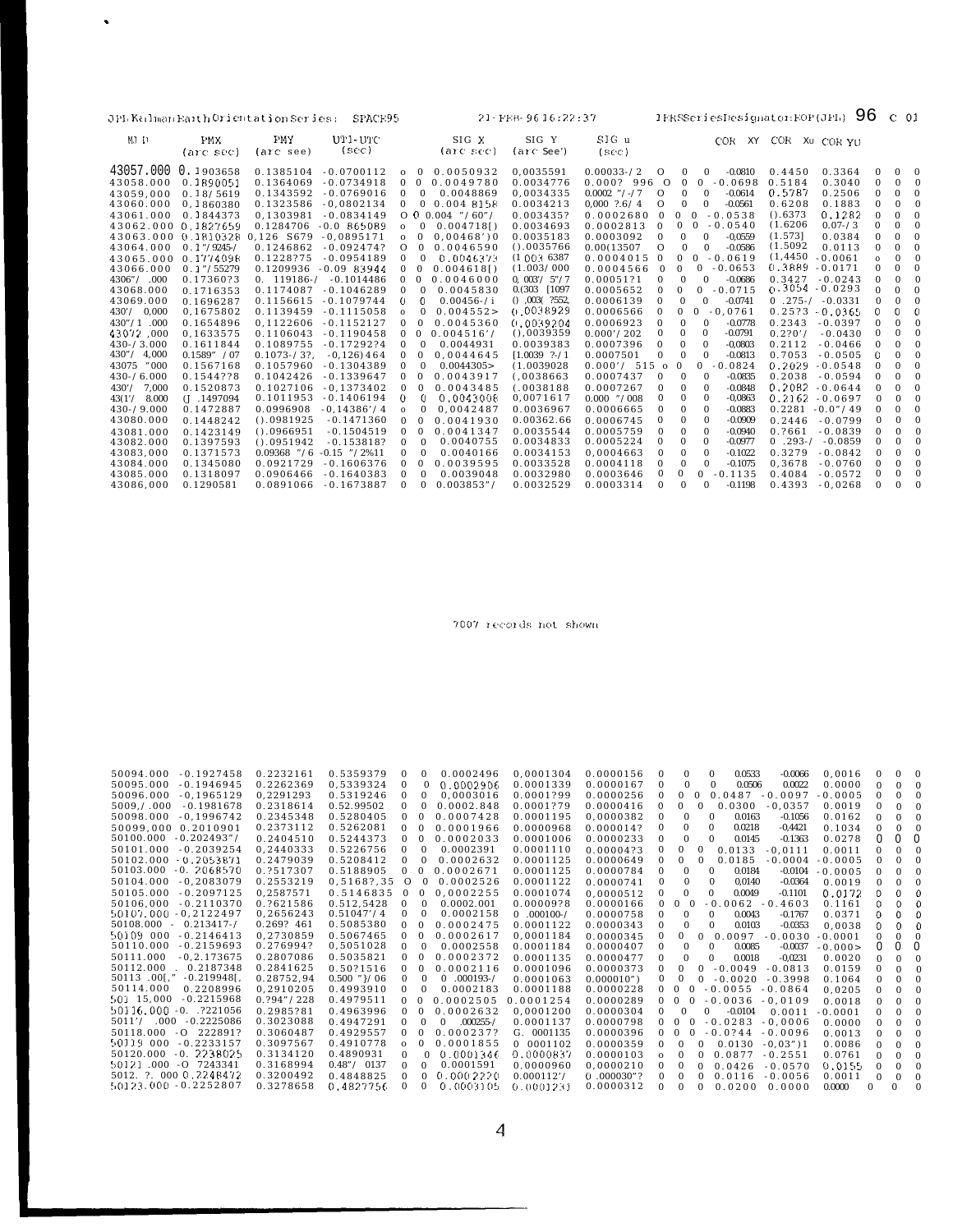



995

**O66** 

985

 $\begin{matrix} 0 \\ 0 \\ 0 \end{matrix}$ 

 $\frac{5}{2}$ 

995

 $990$ .

-985

1980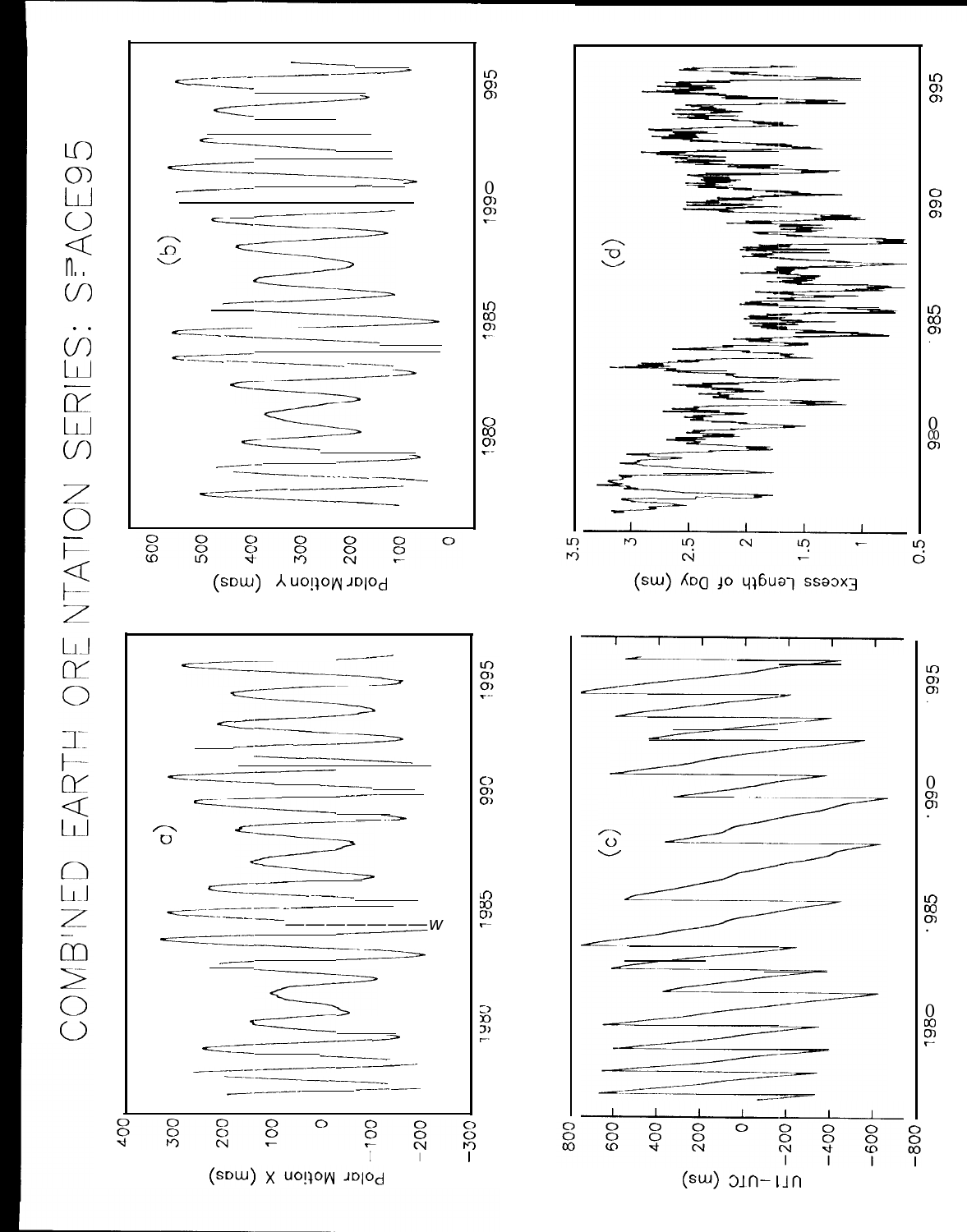